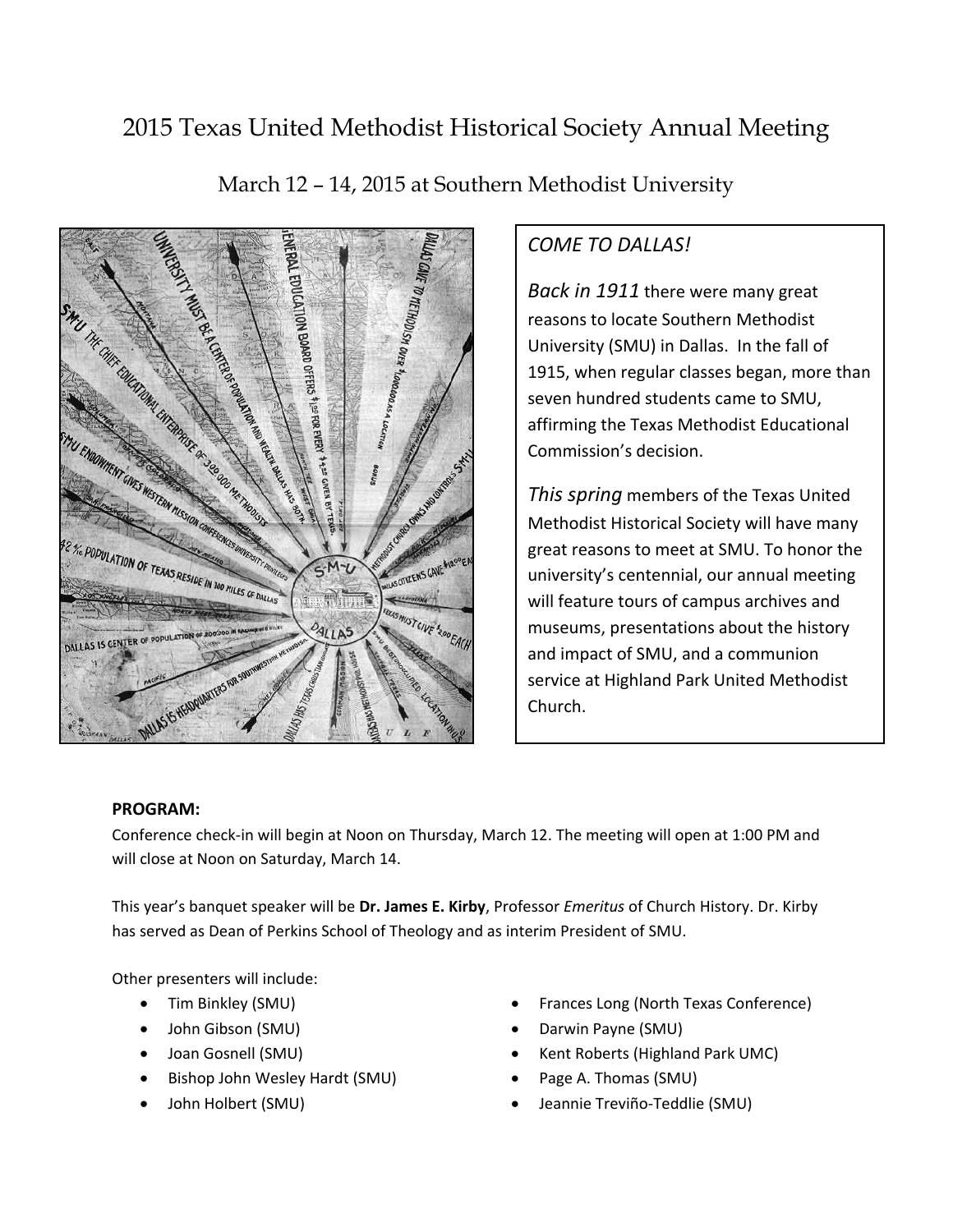#### **LOCATION:**

The annual meeting will take place on the campus of Southern Methodist University. We will meet in Elizabeth Perkins Prothro Hall, located at the south end of the Perkins School of Theology complex. The physical address of Prothro Hall is 5901 Bishop Boulevard, Dallas 75205. Most sessions will be held in Room 106. Other venues will include Bridwell Library, DeGolyer Library, Hughes-Trigg Student Center, and Highland Park United Methodist Church, with optional outings to other campus facilities. *Note: A campus map will be emailed to all who register.*

### **LODGING:**

A block of rooms has been reserved at a special conference rate of \$99 per night (plus Hotel Occupancy Tax) at Holiday Inn Dallas Central – Park Cities. **This rate includes parking and free shuttle service to campus.** The hotel has recently been completely remodeled and is very close to campus (only .8 mile from Prothro Hall, a 15 to 20 minute walk). All of the reserved rooms have two queen beds. The block will be held only until 5 p.m. on **February 27**, so please make your reservations before that time to insure that you get a room.

- **To make reservations online**, use the following booking link: [http://www.holidayinn.com/redirect?path=hd&brandCode=hi&localeCode=en&hotelCode](http://www.holidayinn.com/redirect?path=hd&brandCode=hi&localeCode=en&hotelCode=DFWHI&_PMID=99801505&GPC=TUM) =DFWHI& PMID=99801505&GPC=TUM . Click the link, select the dates you need and click "Check availability." Select the room type and proceed with the booking to secure individual reservations at the conference rate.
- **To make reservations by phone**, call toll free 1-888-983-5012 and speak with a reservations agent, using the special group block code of "TUM."

#### **PARKING:**

On-campus parking will require purchase of a \$15 parking pass and must be reserved in advance via the registration form. **Free parking** is available at Mockingbird Station. Two free shuttle services (DART route 768 and DART route 743) provide transportation between Mockingbird Station and SMU.

*Please note that weekday parking before 5:00 p.m. in neighborhoods adjacent to SMU is no longer allowed without a resident permit.*

#### **QUESTIONS?**

Feel free to contact Tim Binkley, Archivist, Bridwell Library, Perkins School of Theology, SMU 214.768.1989 tbinkley@smu.edu